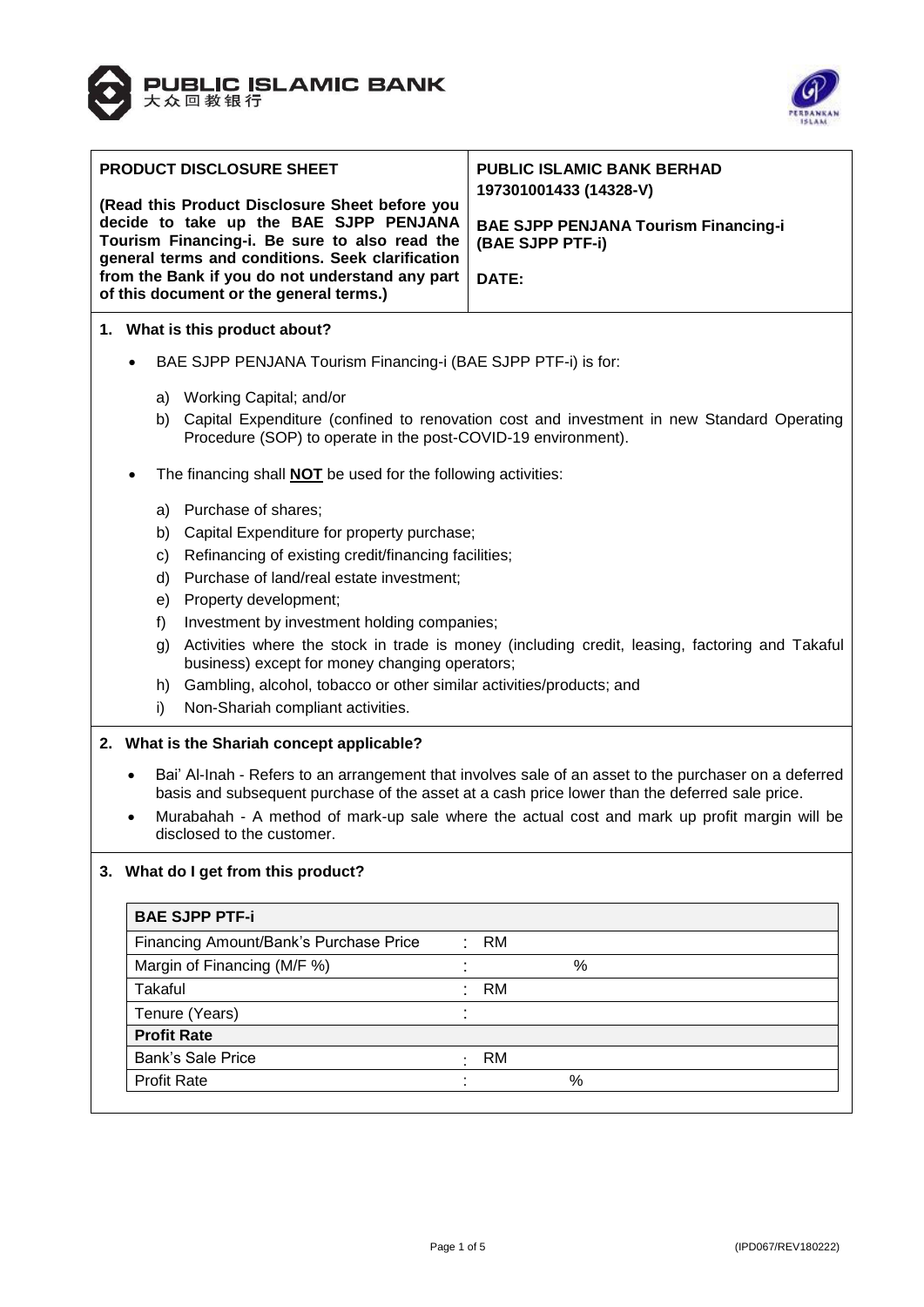



# **4. What are my obligations?**

| Rate                                        | %)<br>(Profit Rate $=$ |
|---------------------------------------------|------------------------|
| Monthly instalment from 13th month onwards  | RM                     |
| Total profit cost at the end of<br>vears    | RM                     |
| Total payment amount at the end of<br>vears | RM                     |

Note:

- 1. During the first 12 months moratorium period, profit is non-compounding and is amortised throughout the financing tenure.
- 2. Total payment amount may vary if profit rate/profit spread changes.
- 3. Refer to financing payment schedule for subsequent years monthly instalment.
- 4. The above is accurate only if the profit rate remains unchanged.

#### **5. What are the fees and charges I have to pay?**

- 5.1 Stamp Duty (if applicable)
	- As per the Stamp Act 1949 (Revised 1989).

For full list of fees and charges, please visit our website at [www.publicislamicbank.com.my.](http://www.publicislamicbank.com.my/)

#### **6. What if I fail to fulfil my obligations?**

- 6.1 Unless otherwise stipulated under the respective type of facility, in the event of default the Bank reserves the right to impose the following:
	- a) For failure to pay any instalments of the facility(ies) from date of the first disbursement until the date of the maturity of the facility(ies), the *ta'widh* (compensation) rate that shall be applied is one per cent (1%) per annum on any overdue amount, or any such rate as approved by Bank Negara Malaysia.

Formula for *ta'widh* on overdue instalment(s) is as follows:

Overdue Instalment(s) X *Ta'widh* Rate X No. of Overdue Day(s) 365

b) Please take note that if your account remains in arrears and upon recall of the facility or brought to court for judgement before maturity date, late payment charge of 1% p.a. on the remaining outstanding balance will be imposed.

> Outstanding Balance X 1% p.a. X No. of Overdue Day(s) 365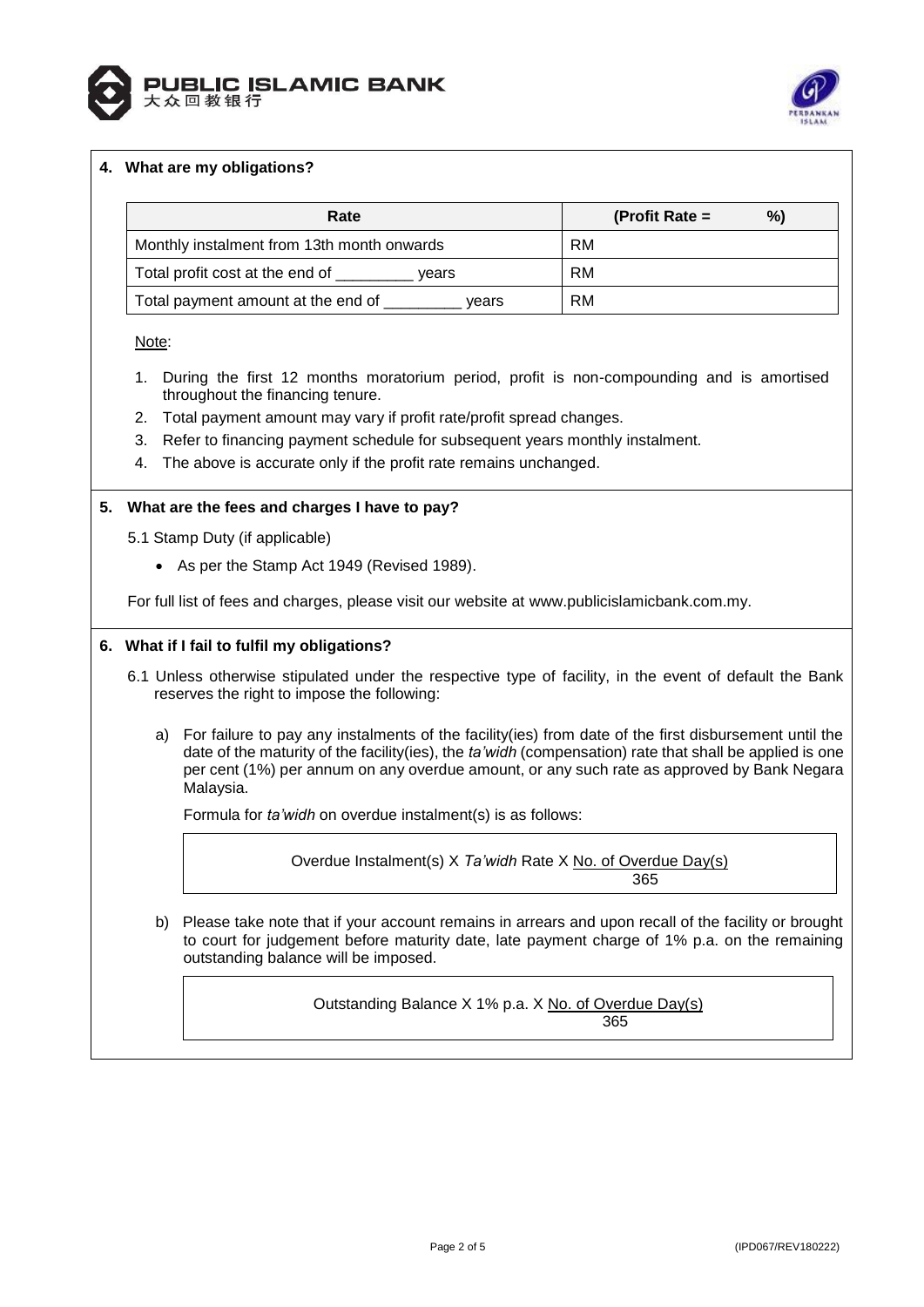



## **6. What if I fail to fulfil my obligations?, cont.**

c) For failure to pay any instalments and which failure continues beyond the maturity date of the facility(ies), the compensation rate that shall be applied is the Bank's Average Financing Rate\* (AFR) on the outstanding balance or any such rate as approved by Bank Negara Malaysia.

The formula for late payment charge after maturity is as follows:

Outstanding Balance X AFR X No. of Overdue Day(s) <u>365 - John Stein, Amerikaansk politiker (</u>

- Also known as "Combined Rate" which consist of two (2) elements namely *ta'widh* and *gharamah*. *Ta'widh* refers to the amount that may be compensated to the Bank based on actual loss incurred due to default while *gharamah* refers to the penalty charged on the defaulters over and above the *ta'widh*.
- d) The Bank shall not compound the compensation payable to the principal amount/financing amount.
- 6.2 The Bank has the right at any time without notice to you to debit your Current/Savings Account with us towards payment of the monthly payment of the financing and any other charges and/or fees incurred in the granting of the financing including Takaful contribution, quit rent, assessment, cost of an updated/revised valuation reports, fees for searches, legal fees for preparation and perfection of security documents by Bank's solicitors, legal costs incurred in relation to enforcement of security/ recovery cost and any other cost or expenses incidental thereto.
- 6.3 The financing tenure shall be up to seven (7) years or such other term as determined by Bank Negara Malaysia, including one (1) year of moratorium on both principal and profit payments.
- 6.4 If the financing tenure extends into retirement, you are to advise us on your plans to service the monthly payment after your retirement.
- 6.5 You are to furnish us all relevant information regarding financing taken from all financial institutions, cooperatives, building societies, credit companies and merchants that provide credit sales, etc. and to fully and accurately disclose material information that has a bearing on our financing decision. Failure by you to disclose essential and correct information in the financing application as well as the consequences of providing incomplete or incorrect information may lead to a higher financing rate or rejection of your financing application.
- 6.6 Legal action will be taken if you fail to respond to reminder notices.
- 6.7 Legal action against you may affect your credit rating leading to financing being more difficult or expensive to you.
- 6.8 Under specific circumstances where the customer is not contactable, the Bank's obligation is considered to be fulfilled if such notice has been sent to the last known address of the customer at least seven (7) calendar days in advance.

## **Other terms and conditions**

- 1) You may select to use Bank's panel lawyers/Takaful operators/valuers.
- 2) On case to case basis depending on your credit assessment by the Bank, you may be required to provide a guarantor.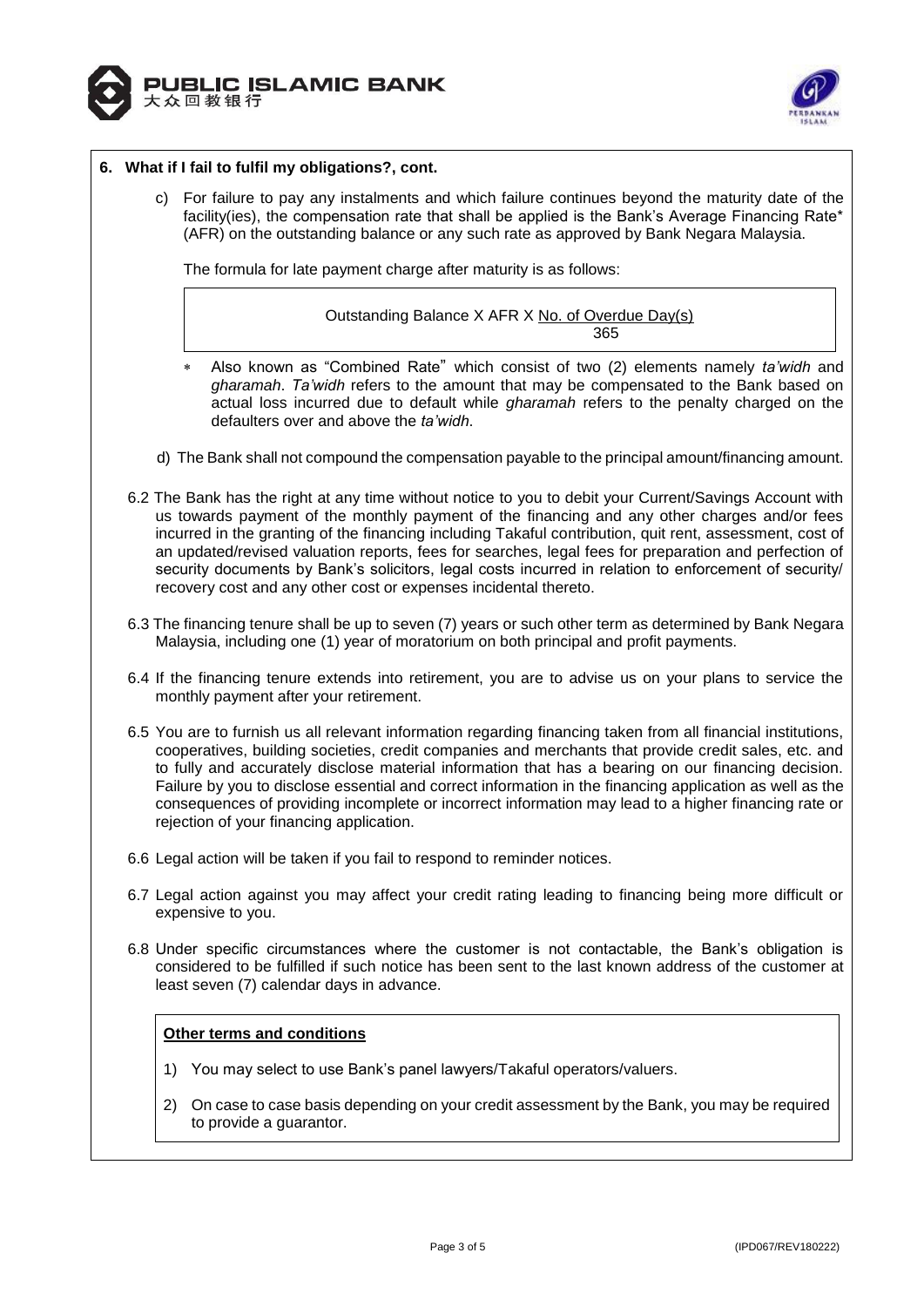



| What if I fully settle the financing before its maturity?<br>7.                                                                                                                                                                                                                                                                                                           |                              |  |  |  |
|---------------------------------------------------------------------------------------------------------------------------------------------------------------------------------------------------------------------------------------------------------------------------------------------------------------------------------------------------------------------------|------------------------------|--|--|--|
| The Bank will offer lesser rebate (ibra') on the remaining unearned profit.<br>$\bullet$                                                                                                                                                                                                                                                                                  |                              |  |  |  |
| Rebate (Ibra') refers to an act by a person relinquishing his rights to collect payment due from another<br>$\bullet$<br>person. The bank may grant rebate (ibra') to customers of a sale based financing who settled their<br>facility prior to the agreed settlement period as stipulated in the agreement.                                                             |                              |  |  |  |
| <b>Calculation Example:</b>                                                                                                                                                                                                                                                                                                                                               |                              |  |  |  |
| a) Rebate (Ibra')<br>Deferred profit - Early settlement charges<br>$=$<br>Example<br>RM98,167.98 - RM0.00<br>RM98,167.98                                                                                                                                                                                                                                                  |                              |  |  |  |
| b) Settlement amount<br>Outstanding selling price + Instalments due - Rebate (Ibra')<br>Example<br>RM267,766.53 + RM2,028.53 - RM98,167.98<br>RM171,627.08                                                                                                                                                                                                                |                              |  |  |  |
| No Early Settlement Fee will be charged.                                                                                                                                                                                                                                                                                                                                  |                              |  |  |  |
| 8. Do I need any Takaful coverage?                                                                                                                                                                                                                                                                                                                                        |                              |  |  |  |
| Mortgage Reducing Term Takaful (MRTT)<br>$\mathbf{I}$<br>Yes<br>T.                                                                                                                                                                                                                                                                                                        | $\mathbb{L}$<br>No<br>$\Box$ |  |  |  |
| Business Financing Reducing Term Takaful (BFTTR)<br>Yes                                                                                                                                                                                                                                                                                                                   | $\mathbf{1}$<br>No           |  |  |  |
| Fire/House Holder/House Owner Takaful<br>Yes                                                                                                                                                                                                                                                                                                                              | No                           |  |  |  |
| Note: The customer can refer to the Branch on the list of panel Takaful operators. The Bank may provide<br>quotations for any compulsory Takaful offered by the Bank's panel of Takaful operators but the customer<br>is free to use the service of non-panel Takaful operators. However, only the amount from Takaful providers<br>approved by the Bank may be financed. |                              |  |  |  |
| 9. What are the major risks?                                                                                                                                                                                                                                                                                                                                              |                              |  |  |  |
| In the event that the Government of Malaysia vary or amend any terms and conditions including the<br>amount of guarantee, the Bank reserves the right to cancel the facilities or restructure the facilities<br>subject to the new terms and conditions.                                                                                                                  |                              |  |  |  |
| 10. What do I need to do if there are changes to my contact details?                                                                                                                                                                                                                                                                                                      |                              |  |  |  |
| It is important that you inform us (written notice to be sent to the account holding branch) of any<br>change in your contact details to ensure that all correspondences reach you in a timely manner.                                                                                                                                                                    |                              |  |  |  |
| 11. Where can I get assistance and redress?                                                                                                                                                                                                                                                                                                                               |                              |  |  |  |
| If you have difficulties in making payments, you should contact us earliest possible to discuss<br>payment alternatives.                                                                                                                                                                                                                                                  |                              |  |  |  |
| If you wish to complain on the products or services provided by us, you may contact us at:                                                                                                                                                                                                                                                                                |                              |  |  |  |
| <b>Public Islamic Bank Berhad</b><br>25th Floor, Menara Public Bank<br>146 Jalan Ampang<br>50450 Kuala Lumpur                                                                                                                                                                                                                                                             |                              |  |  |  |
| <b>Telephone</b><br>1-800-22-5555<br>Fax<br>03-2162 2224                                                                                                                                                                                                                                                                                                                  |                              |  |  |  |
| E-mail<br>islamicbkg@publicislamicbank.com.my<br>Website<br>https://www.publicislamicbank.com.my                                                                                                                                                                                                                                                                          |                              |  |  |  |